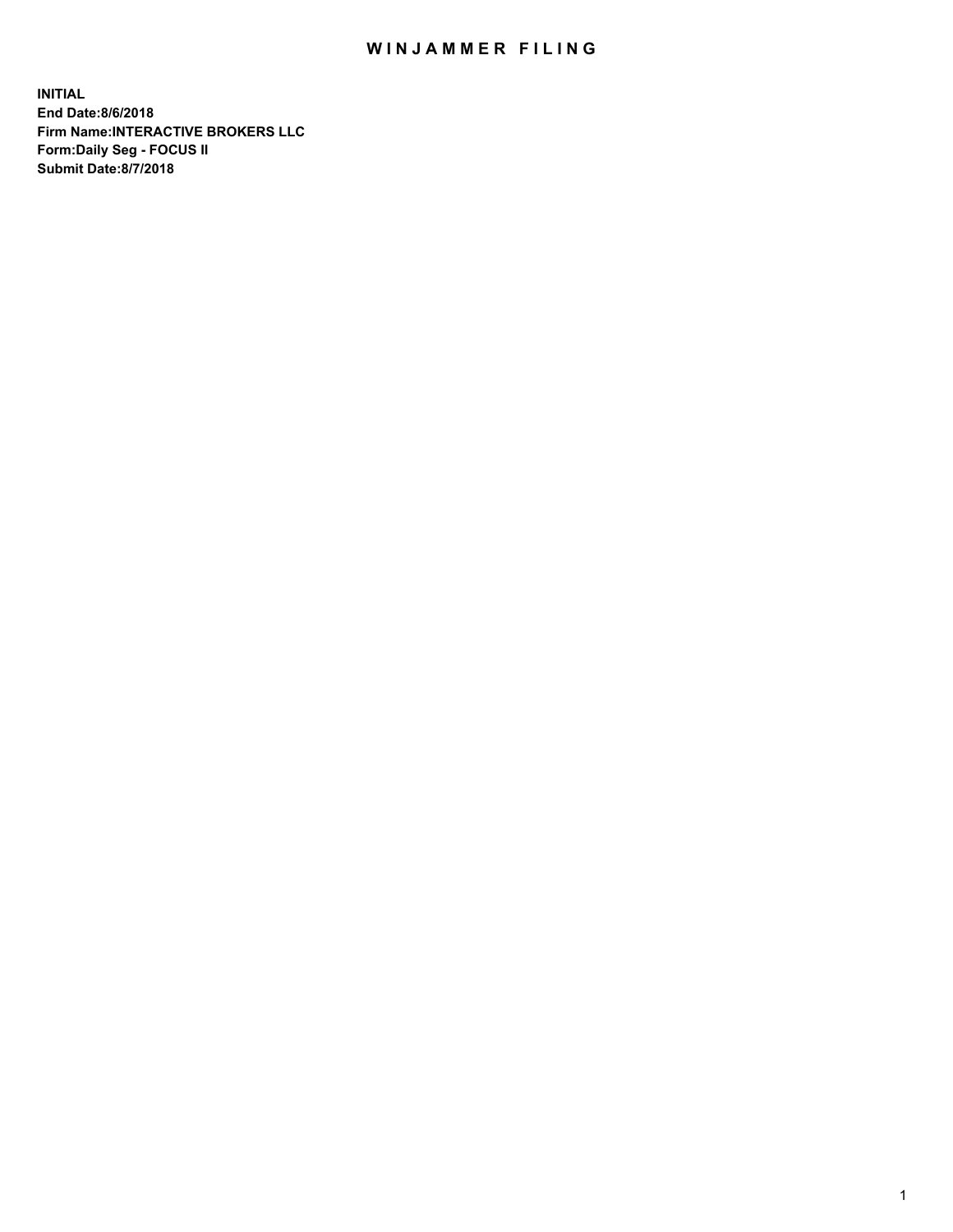**INITIAL End Date:8/6/2018 Firm Name:INTERACTIVE BROKERS LLC Form:Daily Seg - FOCUS II Submit Date:8/7/2018 Daily Segregation - Cover Page**

| Name of Company                                                                                                                                                                                                                                                                                                                | <b>INTERACTIVE BROKERS LLC</b>                                                                  |  |
|--------------------------------------------------------------------------------------------------------------------------------------------------------------------------------------------------------------------------------------------------------------------------------------------------------------------------------|-------------------------------------------------------------------------------------------------|--|
| <b>Contact Name</b>                                                                                                                                                                                                                                                                                                            | James Menicucci                                                                                 |  |
| <b>Contact Phone Number</b>                                                                                                                                                                                                                                                                                                    | 203-618-8085                                                                                    |  |
| <b>Contact Email Address</b>                                                                                                                                                                                                                                                                                                   | jmenicucci@interactivebrokers.c<br>$om$                                                         |  |
| FCM's Customer Segregated Funds Residual Interest Target (choose one):<br>a. Minimum dollar amount: ; or<br>b. Minimum percentage of customer segregated funds required:% ; or<br>c. Dollar amount range between: and; or<br>d. Percentage range of customer segregated funds required between:% and%.                         | $\overline{\mathbf{0}}$<br>$\overline{\mathbf{0}}$<br>155,000,000 245,000,000<br>0 <sub>0</sub> |  |
| FCM's Customer Secured Amount Funds Residual Interest Target (choose one):<br>a. Minimum dollar amount: ; or<br>b. Minimum percentage of customer secured funds required:%; or<br>c. Dollar amount range between: and; or<br>d. Percentage range of customer secured funds required between:% and%.                            | $\overline{\mathbf{0}}$<br>0<br>80,000,000 120,000,000<br>0 <sub>0</sub>                        |  |
| FCM's Cleared Swaps Customer Collateral Residual Interest Target (choose one):<br>a. Minimum dollar amount: ; or<br>b. Minimum percentage of cleared swaps customer collateral required:% ; or<br>c. Dollar amount range between: and; or<br>d. Percentage range of cleared swaps customer collateral required between:% and%. | $\frac{0}{0}$<br>0 <sub>0</sub><br>0 <sub>0</sub>                                               |  |

Attach supporting documents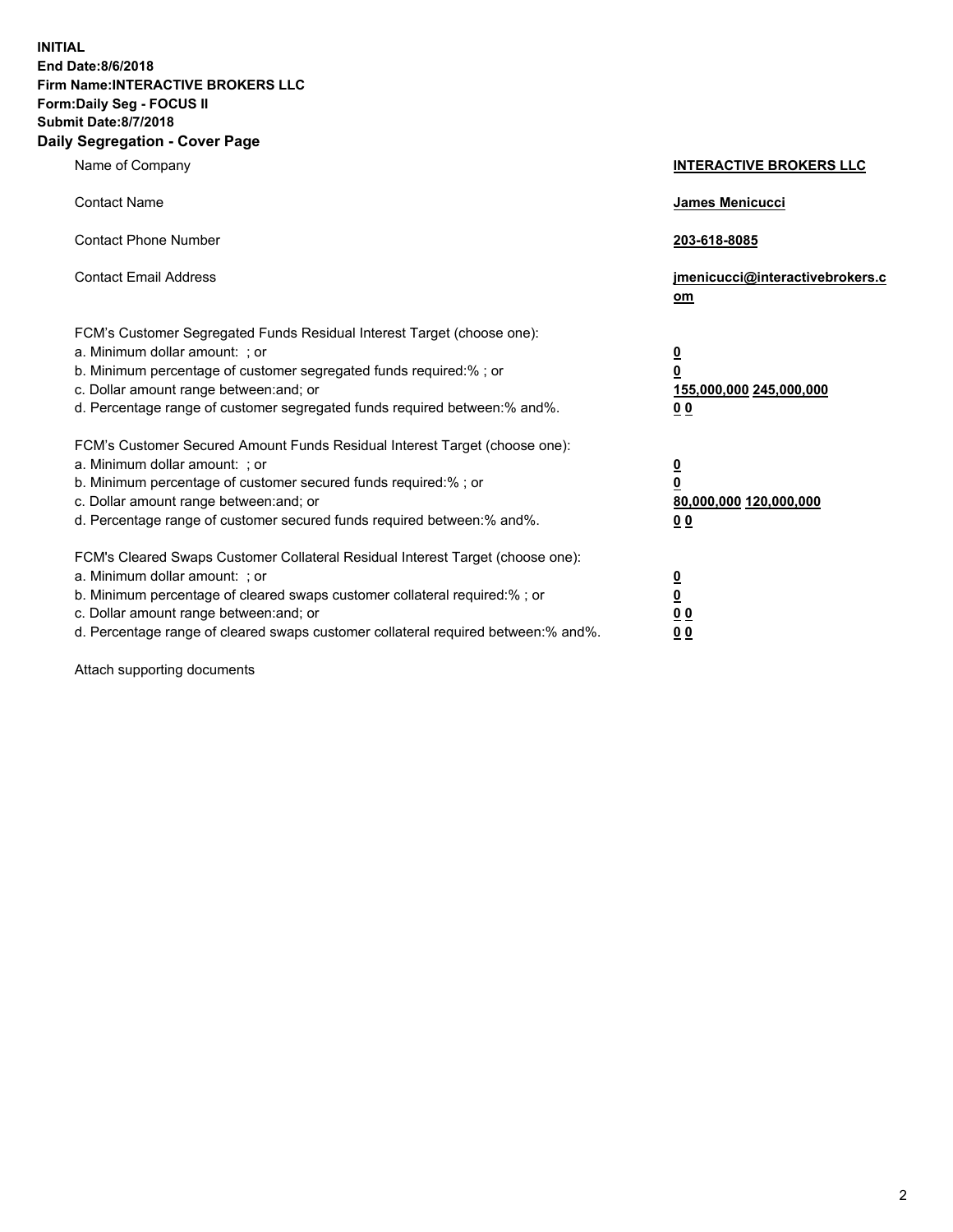## **INITIAL End Date:8/6/2018 Firm Name:INTERACTIVE BROKERS LLC Form:Daily Seg - FOCUS II Submit Date:8/7/2018 Daily Segregation - Secured Amounts**

| 446,994,465 [7315]<br>4,866,177 [7325]                |
|-------------------------------------------------------|
|                                                       |
|                                                       |
|                                                       |
|                                                       |
|                                                       |
|                                                       |
|                                                       |
|                                                       |
|                                                       |
|                                                       |
| 452,534,136 [7345]                                    |
|                                                       |
| 0 [7352] 7,557 [7354]                                 |
| 452,541,693 [7355]                                    |
|                                                       |
| 452,541,693 [7360]                                    |
|                                                       |
|                                                       |
|                                                       |
| 85,951,343 [7500]                                     |
| 0 [7520] 85,951,343 [7530]                            |
|                                                       |
| 371,921,010 [7540]                                    |
| 0 [7560] 371,921,010 [7570]                           |
|                                                       |
|                                                       |
|                                                       |
|                                                       |
|                                                       |
| 0 [7615] 0 [7620]                                     |
|                                                       |
|                                                       |
|                                                       |
|                                                       |
|                                                       |
| 0 [7675] 0 [7680]                                     |
|                                                       |
| 102,994,855 [7700]                                    |
|                                                       |
| 9,125,822 [7720]                                      |
|                                                       |
| <mark>-68,547</mark> [7735] <u>112,794,171</u> [7740] |
|                                                       |
|                                                       |
| 570,666,524 [7770]                                    |
| 118,124,831 [7380]                                    |
|                                                       |
| 80,000,000 [7780]                                     |
| 38,124,831 [7785]                                     |
|                                                       |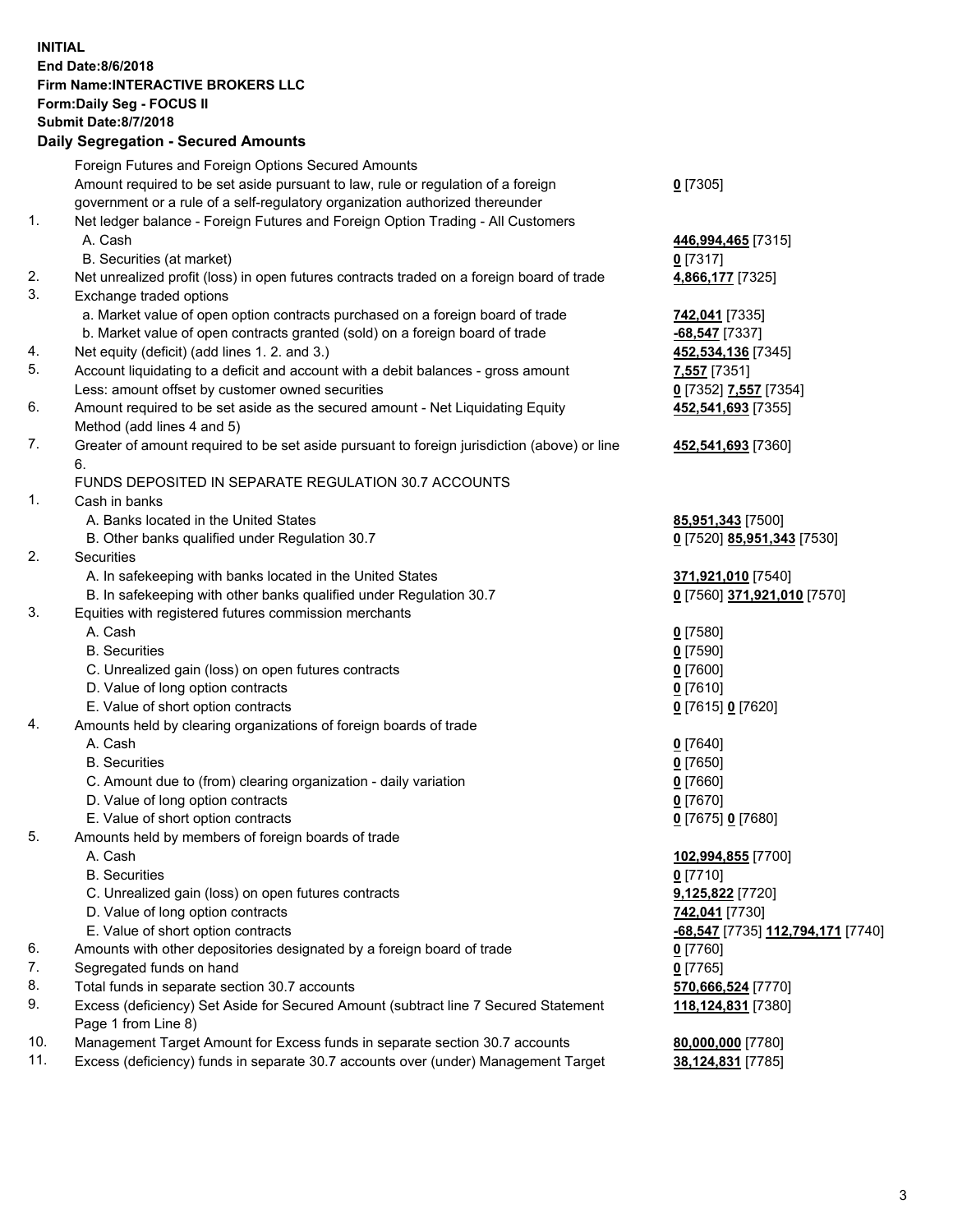**INITIAL End Date:8/6/2018 Firm Name:INTERACTIVE BROKERS LLC Form:Daily Seg - FOCUS II Submit Date:8/7/2018 Daily Segregation - Segregation Statement** SEGREGATION REQUIREMENTS(Section 4d(2) of the CEAct) 1. Net ledger balance A. Cash **3,878,634,034** [7010] B. Securities (at market) **0** [7020] 2. Net unrealized profit (loss) in open futures contracts traded on a contract market **-40,139,163** [7030] 3. Exchange traded options A. Add market value of open option contracts purchased on a contract market **177,616,314** [7032] B. Deduct market value of open option contracts granted (sold) on a contract market **-179,487,908** [7033] 4. Net equity (deficit) (add lines 1, 2 and 3) **3,836,623,277** [7040] 5. Accounts liquidating to a deficit and accounts with debit balances - gross amount **163,364** [7045] Less: amount offset by customer securities **0** [7047] **163,364** [7050] 6. Amount required to be segregated (add lines 4 and 5) **3,836,786,641** [7060] FUNDS IN SEGREGATED ACCOUNTS 7. Deposited in segregated funds bank accounts A. Cash **891,369,630** [7070] B. Securities representing investments of customers' funds (at market) **1,965,142,810** [7080] C. Securities held for particular customers or option customers in lieu of cash (at market) **0** [7090] 8. Margins on deposit with derivatives clearing organizations of contract markets A. Cash **27,095,550** [7100] B. Securities representing investments of customers' funds (at market) **1,167,950,799** [7110] C. Securities held for particular customers or option customers in lieu of cash (at market) **0** [7120] 9. Net settlement from (to) derivatives clearing organizations of contract markets **-829,465** [7130] 10. Exchange traded options A. Value of open long option contracts **177,636,842** [7132] B. Value of open short option contracts **-179,548,890** [7133] 11. Net equities with other FCMs A. Net liquidating equity **0** [7140] B. Securities representing investments of customers' funds (at market) **0** [7160] C. Securities held for particular customers or option customers in lieu of cash (at market) **0** [7170] 12. Segregated funds on hand **0** [7150] 13. Total amount in segregation (add lines 7 through 12) **4,048,817,276** [7180] 14. Excess (deficiency) funds in segregation (subtract line 6 from line 13) **212,030,635** [7190] 15. Management Target Amount for Excess funds in segregation **155,000,000** [7194] 16. Excess (deficiency) funds in segregation over (under) Management Target Amount **57,030,635** [7198]

Excess